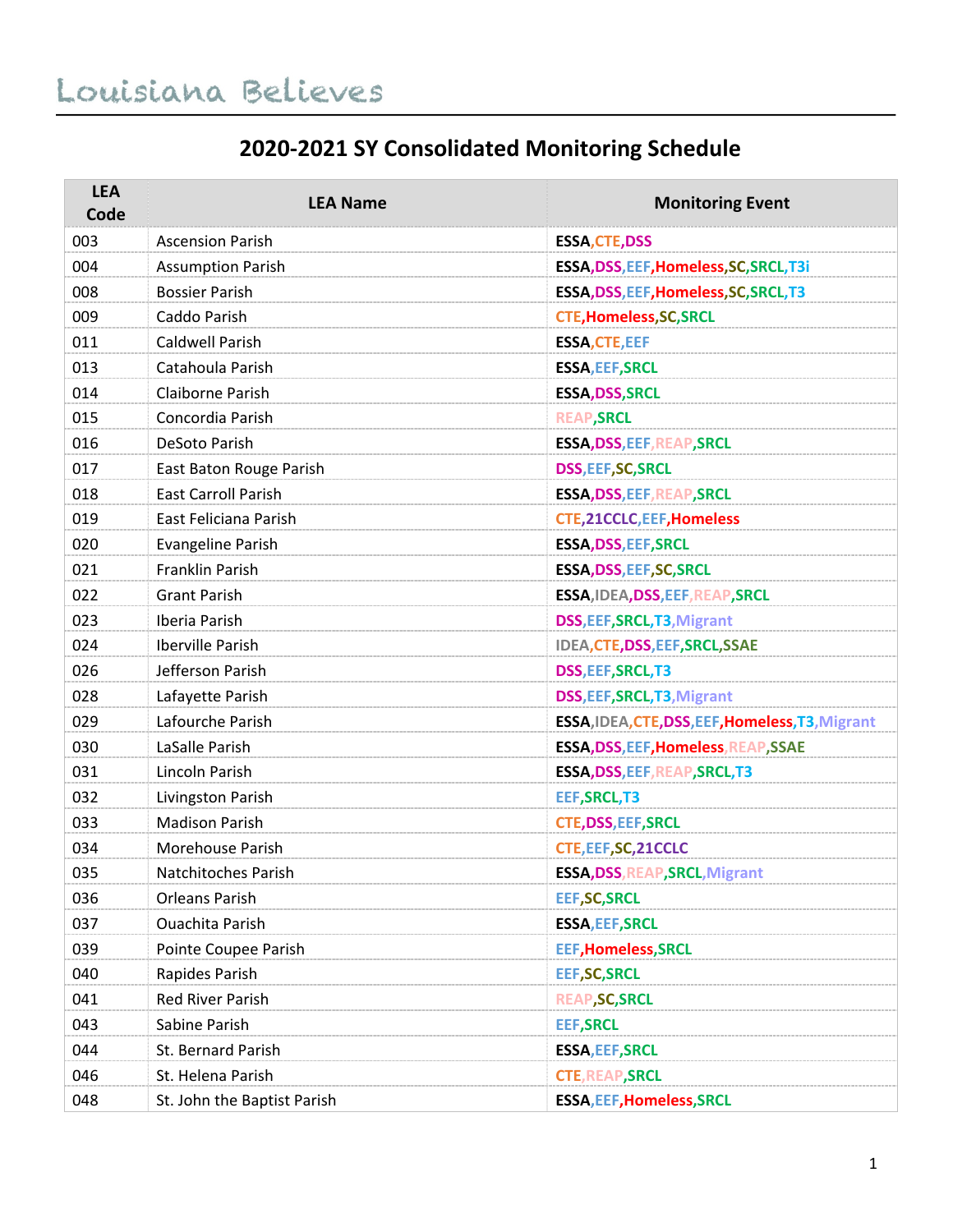| <b>LEA</b><br>Code | <b>LEA Name</b>                               | <b>Monitoring Event</b>      |
|--------------------|-----------------------------------------------|------------------------------|
|                    | St. Martin Parish                             |                              |
| 050                |                                               | <b>ESSA, SRCL, T3</b>        |
| 051                | St. Mary Parish                               | CTE, T3                      |
| 052                | St. Tammany Parish                            | IDEA, SRCL, T3, 21 CCLC      |
| 053                | Tangipahoa Parish                             | EEF, SRCL, T3, Migrant       |
| 054                | <b>Tensas Parish</b>                          | <b>IDEA, SRCL</b>            |
| 055                | Terrebonne Parish                             | <b>ESSA, SRCL</b>            |
| 057                | <b>Vermilion Parish</b>                       | ESSA, IDEA                   |
| 059                | <b>Washington Parish</b>                      | ESSA, IDEA, EEF, SRCL        |
| 060                | <b>Webster Parish</b>                         | <b>SRCL</b>                  |
| 062                | <b>West Carroll Parish</b>                    | <b>ESSA, CTE, EEF, SRCL</b>  |
| 063                | West Feliciana Parish                         | <b>IDEA</b>                  |
| 064                | Winn Parish                                   | <b>SRCL</b>                  |
| 065                | City of Monroe School District                | ESSA, SRCL, 21CCLC, T3i      |
| 066                | City of Bogalusa School District              | <b>EEF, SC, SRCL</b>         |
| 068                | City of Baker School District                 | ESSA, IDEA, CTE, DSS         |
| 069                | <b>Central Community School District</b>      | <b>ESSA, IDEA, CTE, SRCL</b> |
| 304                | LA Schools for the Deaf and Visually Impaired | <b>ESSA, SRCL</b>            |
| 318                | <b>LSU Laboratory School</b>                  | <b>ESSA</b>                  |
| 319                | Southern University Lab School                | <b>ESSA, SSAE</b>            |
| 321001             | New Vision Learning Academy                   | <b>DSS, SSAE</b>             |
| 329001             | V. B. Glencoe Charter School                  | <b>ESSA, SSAE</b>            |
| 333001             | Avoyelles Public Charter School               | <b>ESSA, EEF, REAP, SSAE</b> |
| 336001             | Delhi Charter School                          | ESSA, DSS, REAP, SRCL, SSAE  |
| 337001             | <b>Belle Chasse Academy</b>                   | ESSA, IDEA, EEF, SRCL        |
| 341001             | D'Arbonne Woods Charter School                | ESSA, IDEA, DSS, REAP, SSAE  |
| 343001             | <b>CSAL-Madison Preparatory Academy</b>       | ESSA, IDEA, DSS, EEF, SSAE   |
| 348001             | New Orleans Military & Maritime Academy       | DSS, SSAE, T3i               |
| 3C1                | Thrive Academy                                | ESSA, DSS, SSAE              |
| S01                | Pointe Coupee Enrichment Center               | 21CCLC                       |
| S02                | Just One Word                                 | 21CCLC                       |
| <b>SO5</b>         | Jefferson Youth Foundation                    | 21CCLC                       |
| S <sub>10</sub>    | <b>Big Buddy Program</b>                      | 21CCLC                       |
| <b>S12</b>         | <b>Urban Restoration Enhancement</b>          | 21CCLC                       |
| S <sub>14</sub>    | Boys & Girls Club of Greater Baton Rouge      | 21CCLC                       |
| <b>S15</b>         | <b>FDDOC Winner's Circle</b>                  | 21CCLC                       |
| S <sub>16</sub>    | <b>Urban Support</b>                          | 21CCLC                       |
| S <sub>19</sub>    | <b>Community Works</b>                        | 21CCLC                       |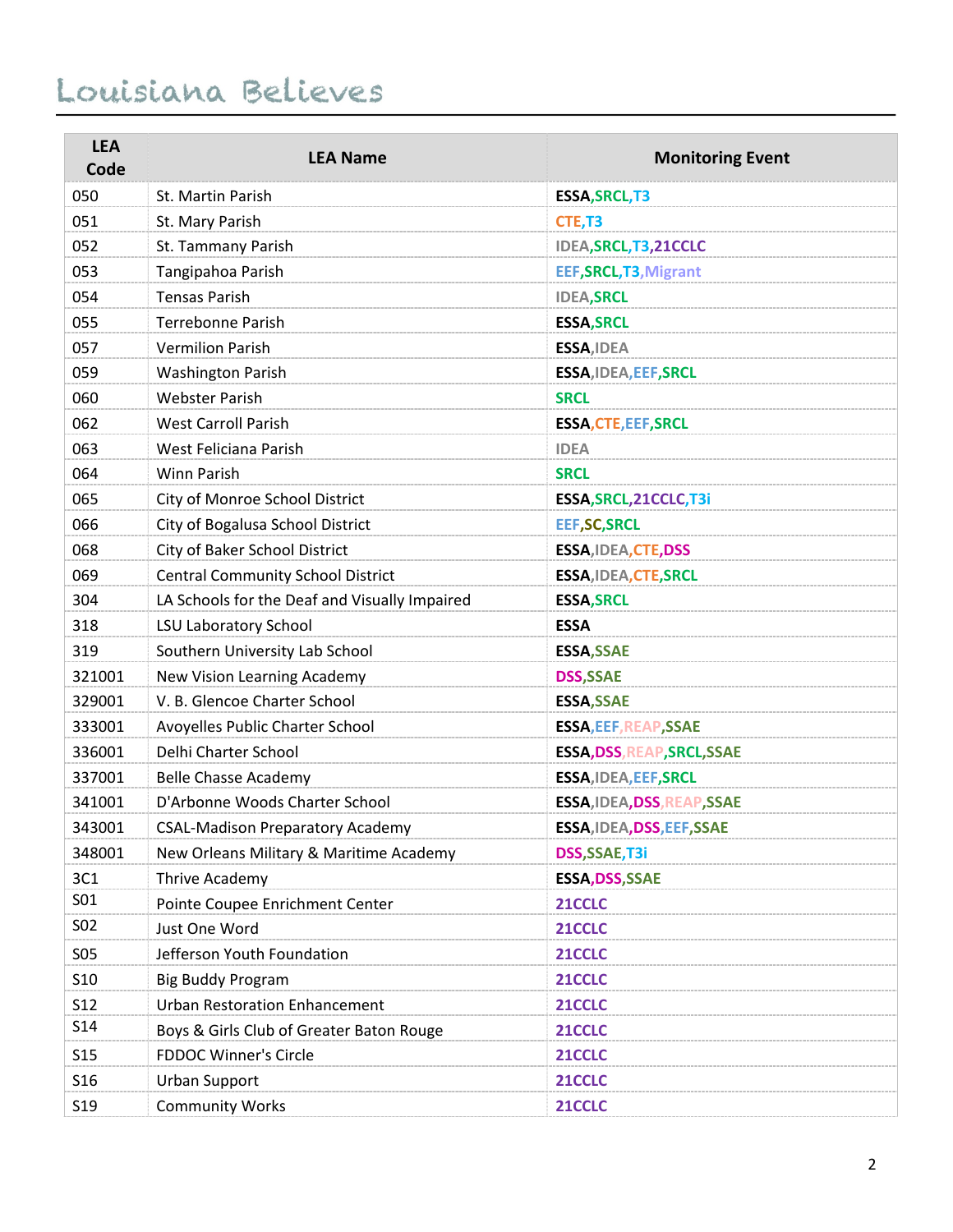| <b>LEA</b><br>Code | <b>LEA Name</b>                                     | <b>Monitoring Event</b>          |
|--------------------|-----------------------------------------------------|----------------------------------|
| <b>S28</b>         | Young Audiences of LA                               | 21CCLC                           |
| <b>S32</b>         | <b>Volunteers of America North Louisiana</b>        | 21CCLC                           |
| <b>S33</b>         | <b>Empowering Minds</b>                             | 21CCLC                           |
| S34                | <b>Educational Solutions of LA Inc</b>              | 21CCLC                           |
| <b>S37</b>         | <b>STEM NOLA</b>                                    | 21CCLC                           |
| <b>S38</b>         | Youth Educational Services LLC                      | 21CCLC                           |
| <b>S40</b>         | Prek-12 and Beyond                                  | 21CCLC                           |
| S41                | Boys & Girls Club of North Louisiana                | 21CCLC                           |
| S42                | Alemap Children, Inc.                               | 21CCLC                           |
| S43                | <b>ARISE Academy</b>                                | 21CCLC                           |
| S44                | Circle G Educational Sevices, Inc.                  | 21CCLC                           |
| S46                | New Orleans College Preparatory Academies           | 21CCLC                           |
| <b>S47</b>         | <b>ReNew Reinventing Education</b>                  | 21CCLC                           |
| S52                | Urban League of Louisiana                           | 21CCLC                           |
| W18001             | Noble Minds                                         | <b>ESSA, DSS, EEF, SSAE</b>      |
| W1A001             | JCFA-East                                           | <b>IDEA</b>                      |
| W1D001             | <b>JCFA Lafayette</b>                               | <b>IDEA</b>                      |
| W1E001             | Youth Force NOLA                                    | 21CCLC, CTE                      |
| W33001             | Lincoln Preparatory School                          | <b>DSS, REAP, SSAE</b>           |
| W3B001             | Iberville Charter Academy                           | <b>ESSA, DSS, SRCL, SSAE</b>     |
| W4A001             | Delta Charter School MST                            | <b>IDEA, REAP</b>                |
| 036021             | Mary D. Coghill Charter School                      | <b>ESSA, SSAE</b>                |
| W62001             | Lord Beaconsfield Landry-Oliver Perry Wa            | ESSA, IDEA, CTE, DSS, SRCL, SSAE |
| W66001             | Martin Behrman Charter Acad of Creative             | ESSA, IDEA, DSS, SSAE            |
| W6B001             | Acadiana Renaissance Charter Academy                | <b>DSS, SSAE</b>                 |
| W71001             | Sophie B. Wright Institute of Academic E            | <b>ESSA, CTE, DSS, SSAE</b>      |
| W7B001             | Lafayette Renaissance Charter Academy               | ESSA, IDEA, DSS, REAP, SSAE      |
| W81001             | <b>KIPP Morial</b>                                  | SRCL, SSAE, T3i                  |
| W82001             | <b>KIPP Believe</b>                                 | <b>SRCL, SSAE</b>                |
| W84001             | Frederick A. Douglass High School(KIPP Renaissance) | <b>ESSA, DSS, EEF, SSAE</b>      |
| W85001             | KIPP Leadership                                     | <b>DSS, SRCL, SSAE</b>           |
| W87001             | KIPP Booker T Washington                            | <b>SSAE</b>                      |
| W8A001             | <b>Impact Charter Elementary</b>                    | <b>SRCL</b>                      |
| W91001             | Samuel J. Green Charter School                      | <b>IDEA, SRCL, SSAE</b>          |
| W92001             | Arthur Ashe Charter School                          | ESSA, IDEA, DSS, SRCL, SSAE      |
| W94001             | Phillis Wheatley Community School                   | <b>SRCL</b>                      |
| W95001             | Langston Hughes Charter Academy                     | <b>SRCL</b>                      |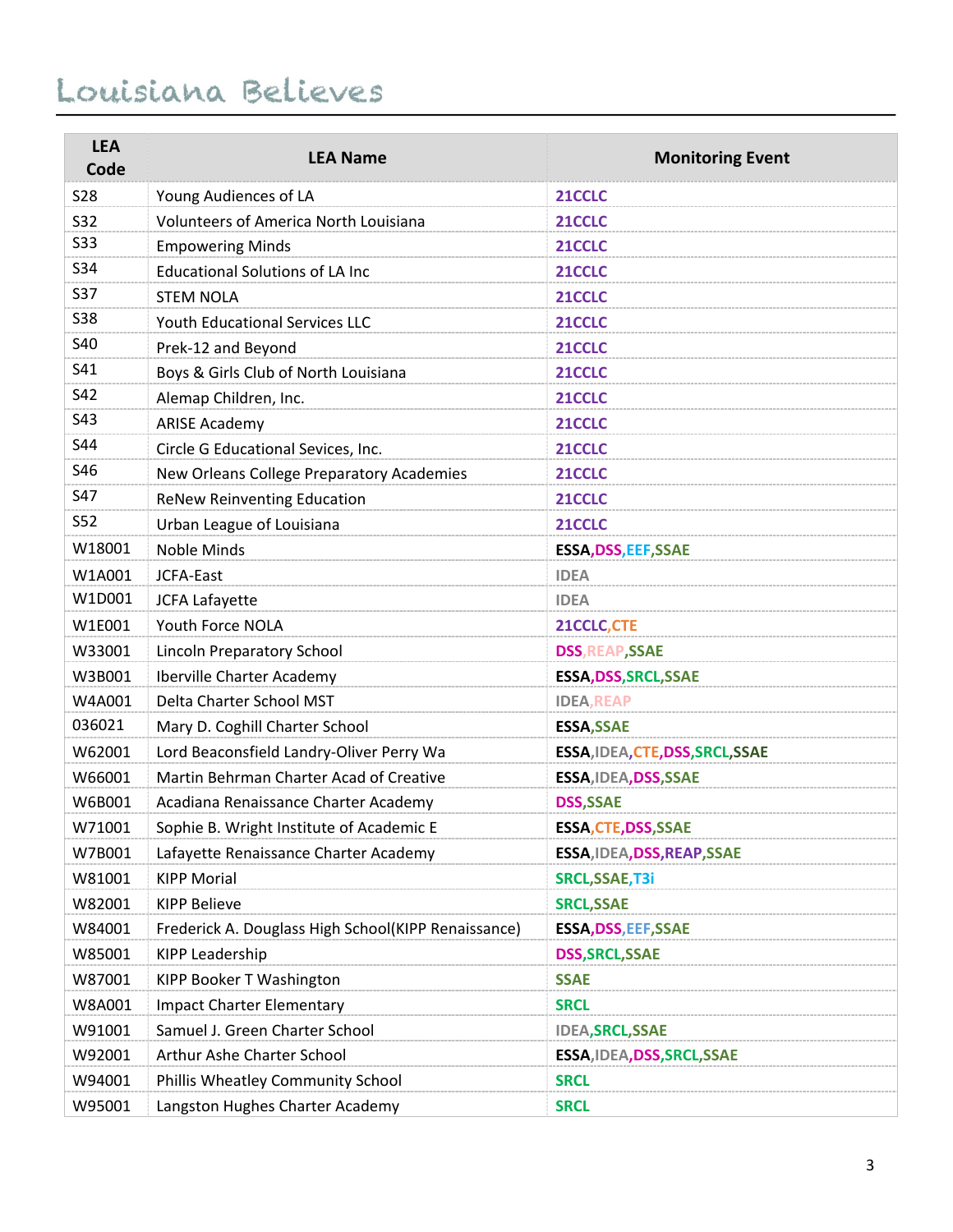| <b>LEA</b><br>Code | <b>LEA Name</b>                          | <b>Monitoring Event</b>     |
|--------------------|------------------------------------------|-----------------------------|
| WA7001             | RSD - Capitol Education Foundation       | ESSA, IDEA, DSS, SSAE       |
| <b>WAA001</b>      | Morris Jeff Community School             | <b>SRCL</b>                 |
| <b>WAF001</b>      | Harriet Tubman Charter School            | ESSA, IDEA, DSS, EEF        |
| <b>WAH001</b>      | The NET Charter High School              | <b>CTE</b>                  |
| <b>WAL001</b>      | JS Clark Leadership Academy              | ESSA, DSS, SSAE, 21 CCLC    |
| <b>WAM001</b>      | Paul Habans Charter School               | ESSA, IDEA, DSS, EEF, SSAE  |
| WA0001             | <b>Dalton Charter School</b>             | <b>SC, SRCL, SSAE</b>       |
| <b>WAP001</b>      | Lanier Charter School                    | <b>SRCL</b>                 |
| <b>WAU001</b>      | GEO Prep Academy of Greater Baton Rouge  | ESSA, IDEA, DSS, SSAE       |
| <b>WAZ001</b>      | Audubon Charter School                   | <b>ESSA, SSAE</b>           |
| WB2001             | Kenilworth Science and Technology Charte | <b>IDEA, DSS, SSAE</b>      |
| <b>WBB001</b>      | Benjamin Franklin High School            | <b>ESSA, EEF, SSAE</b>      |
| <b>WBC001</b>      | Alice M Harte Elementary Charter School  | <b>SRCL</b>                 |
| <b>WBD001</b>      | Edna Karr High School                    | <b>ESSA, SRCL, SSAE</b>     |
| <b>WBE001</b>      | Lusher Charter School                    | <b>IDEA</b>                 |
| <b>WBF001</b>      | Eleanor McMain Secondary School          | ESSA, DSS, EEF, SRCL, SSAE  |
| <b>WBH001</b>      | Lake Forest Elementary Charter School    | ESSA, DSS, EEF, SSAE        |
| <b>WBI001</b>      | New Orleans Charter Science and Mathemat | ESSA, DSS, SSAE             |
| <b>WBJ001</b>      | <b>ENCORE Academy</b>                    | <b>IDEA,SSAE</b>            |
| <b>WBK001</b>      | <b>Bricolage Academy</b>                 | <b>ESSA, SSAE</b>           |
| <b>WBL001</b>      | <b>Wilson Charter School</b>             | <b>SRCL, SSAE</b>           |
| <b>WBP001</b>      | McDonogh 42 Charter School               | <b>ESSA, SRCL, SSAE</b>     |
| <b>WBQ001</b>      | New Harmony High Institute               | <b>ESSA, EEF, SSAE</b>      |
| <b>WBR001</b>      | Athlos Academy of Jefferson Parish       | <b>ESSA, SSAE</b>           |
| <b>WBS001</b>      | FirstLine Live Oak                       | ESSA, IDEA, DSS, SRCL, SSAE |
| <b>WBT001</b>      | Audubon Charter School - Gentilly        | <b>ESSA, SSAE</b>           |
| <b>WBU001</b>      | Rosenwald Collegiate Academy             | <b>ESSA, SSAE</b>           |
| <b>WBV001</b>      | Dwight D. Eisenhower Charter School      | <b>ESSA, SSAE</b>           |
| WBW001             | Living School                            | <b>ESSA, SSAE</b>           |
| WBX001             | <b>GEO Next Generation High School</b>   | <b>ESSA, SSAE</b>           |
| <b>WBY001</b>      | Red River Charter Academy                | <b>ESSA, SSAE</b>           |
| <b>WBZ001</b>      | McDonogh 35 Senior High School           | <b>ESSA, SSAE</b>           |
| WC2001             | <b>Opportunities Academy</b>             | <b>ESSA</b>                 |
| WC3001             | <b>IDEA Oscar Dunn</b>                   | <b>ESSA, SSAE</b>           |
| WE3001             | Lawrence D. Crocker College Prep         | <b>SRCL</b>                 |
| WI1001             | Akili Academy of New Orleans             | ESSA, IDEA, DSS, EEF, SSAE  |
| WJ1001             | Abramson Sci Academy                     | <b>DSS, EEF, SSAE</b>       |
| WJ2001             | G W Carver High School                   | SSAE, T3i                   |